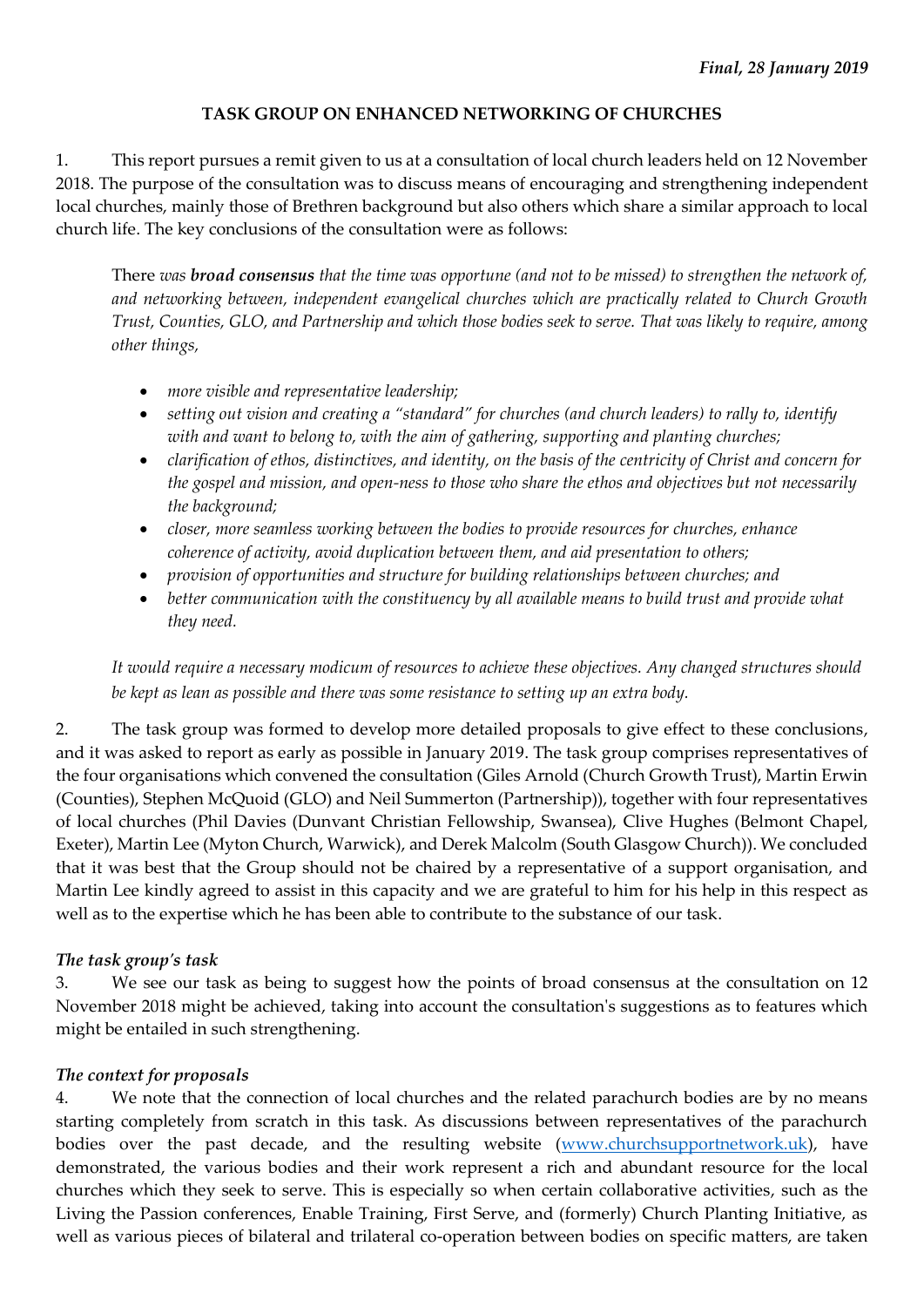into account. The fact is that the various bodies and initiatives (and some that have not been represented in the discussions of recent years) are, taken together, a remarkable resource for the churches that they seek to serve. (The key bodies and their activities are listed in appendix 1 [relevant listing from SMcQ's paper, 'Putting it all together'].)

5. And it is not only a question of quantity: there is much dynamism, originality and strong sense of divine calling evident in what the various bodies are doing. There is much that suggests that this connection of churches is far from lacking in true spiritual life. There is also a strong sense of concern for the health of the churches that they are particularly connected with, and a strong desire to see them flourish under God and in gospel success. As a result, both individuals and particular bodies are anxious to take urgent steps to help. In itself, this is good, and it is consistent with the tradition of this group of churches which allows many flowers to grow and which has as a result enabled much to be done for the kingdom of God—much more than would have been possible in a centrally-controlled environment. This freedom for initiative in response to divine call is something which should not be lost, but there are drawbacks when it comes to the action of the support agencies.

6. As has been noted frequently in the discussions of recent years, and was mentioned in the consultation of 12 November 2018, the activity described in the previous paragraph has a number of shortcomings:

i. The bodies themselves, and the work that they do, are often little known in the churches that they seek to serve; in this respect, there is a serious communication deficit. As a result, local churches often turn for help wherever they can get it and from whatever source they happen to know about, bypassing help that is specifically tailored to the needs of this particular stream of churches.

ii. The communication deficit is exacerbated by the sheer variety, and apparent or real incoherence, of initiatives; simple ignorance about who is doing what, and why, is understandable. As the consultation on 12 November 2018 noted, the variety and incoherence appear to the outsider to be an amorphous blob, rather than purposeful.

iii. There is the danger of simple isolation and competition on the part of individual bodies: that the need is urgent, and therefore we can and should meet it, that we are called to meet it, without regard to what others are seeking to do, and without considering whether the call might be to collaborate with others so as better to achieve what we are being called to.

7. Another significant question relates to the balance between the underlying character of the different activities of the various bodies. The churches and bodies are evangelical, committed to the biblical gospel and its furtherance. As such, quite rightly, we are concerned to be activist, and therefore to give priority to evangelism, mission at home and abroad, and social action at home and abroad. This is borne out if we look at the character of the service bodies across the board. The accent of the multiple bodies is, first, on crosscultural mission and related activities, and, second, on evangelism and church-planting at home. There has been comparatively little emphasis on supporting the life and health of the local churches which in turn support these activities. This has been mainly confined to Partnership, and latterly to Church Growth Trust in its new guise since 2010. It is only necessary to consider the resources and expenditure available to the key bodies over the years to demonstrate where this balance of priorities has lain.

8. This is partly a question of ecclesiology: that we have been committed, partly for historical reasons, to a particularly strong understanding of the independence, and freedom from others, of the individual local church; and to the idea that the survival and flourishing of a particular local church is down to it and it alone and its own gifts and resources, and whether God wishes it to survive or not. So, we are inclined to see little role for supra-church ministries and leadership, and to think that action to strengthen local churches is only authentic, and truly spiritual and biblical, if it springs from individual churches in a local area at the grassroots. In our view, all these points of principle need tweaking somewhat to achieve biblical balance. For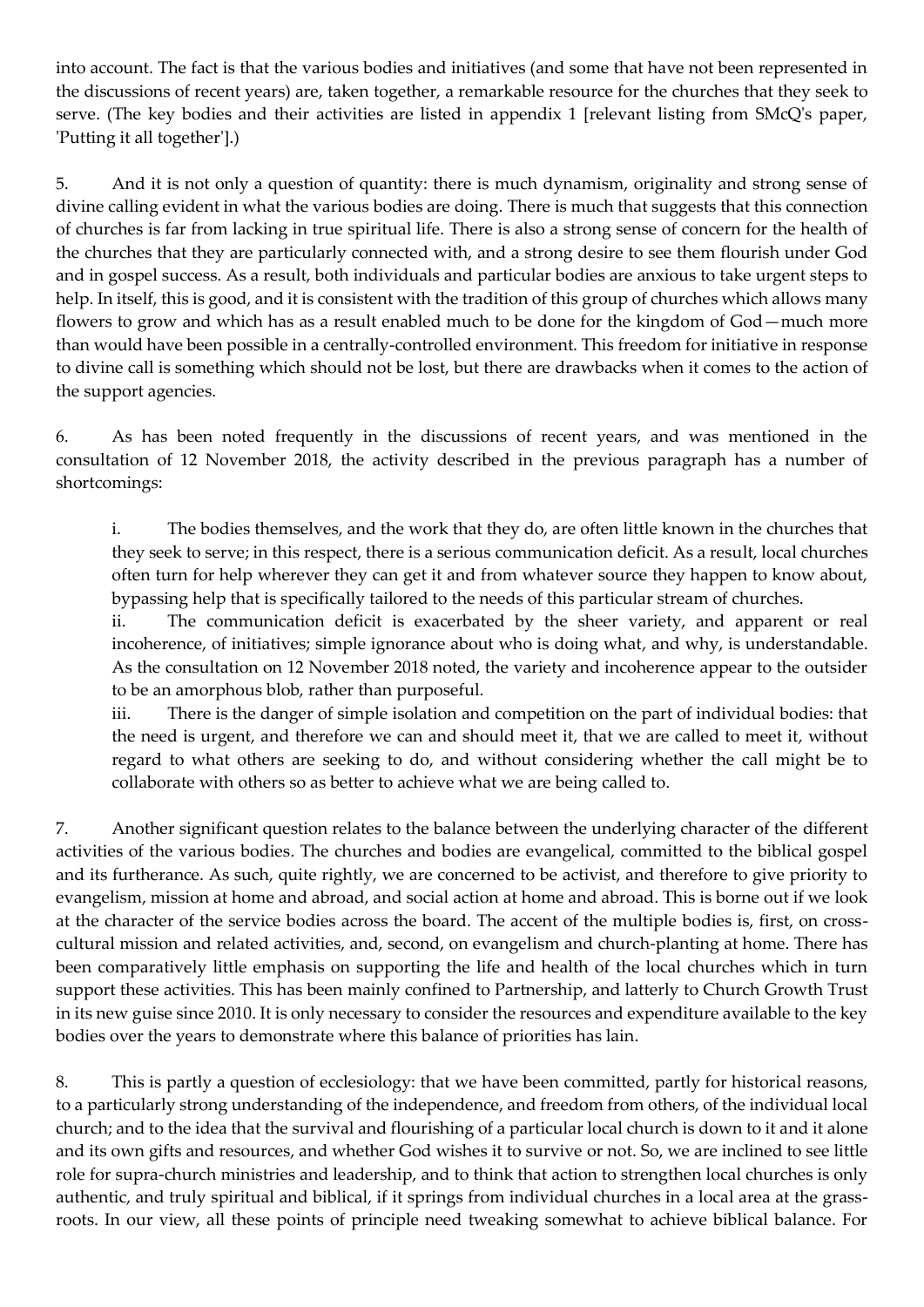example, it can be equally biblical for leadership to come from outside the individual local church, as can be seen abundantly in the pages of the New Testament, was evident in earlier years in this connection of churches, and is often seen in practice today if only we think of the influence on our churches of particular global church leaders and writers from other groupings (why is this legitimate, but not from among our own?).

# *Criteria for proposals*

9. The task which we have been set implies a shift in the balance towards doing more, and in a more coordinated way, to strengthen and encourage the life and work of local churches. Below we make specific proposals as to how that might be done. But we need first to emphasize certain criteria which underlie what follows.

## i. *Network, not denominational structure*

10. We emphasize that in proposing enhanced action to strengthen and encourage the life and work of local churches what is required is not a denominational structure or body. The churches that we are concerned with would not want the latter. A denominational body entails binding requirements on members, a set of theological perspectives (usually expressed in a statement of faith and practices), a defined set of offices and structures, and obligatory payments to the centre. We believe that what we should be aiming for, to facilitate the action needed to help churches, is a stronger expression of networking between churches, an expression which is easy for churches to associate with, makes relatively few demands on churches, relies on voluntary commitment, and certainly not structural authority over churches, an expression of relationship which attracts commitment and does not demand it. The commitment to self-governing local churches will remain, and the aim will be to enable such self-governing churches to flourish, partly through encouraging the biblical interdependence of churches.

## ii. *Focused on church strengthening, support and networking (not competing with mission, evangelism, etc.)*

11. This enhanced networking should focus on helping local churches, through strengthening and support, and helping them to help one another through networking. Some of this will be done bilaterally between the networking body and individual churches, and some multilaterally between churches with the networking body as a facilitator. The range of activities would include informal and formal advice to churches, advice on practical matters often arising out of increasing legislative and regulatory requirements, readily-accessible informal training, mentoring of leaders, publications, provision of information, and facilitation of multi-lateral networking between local churches. The overall aim would be the encouragement, strengthening, growth, and revitalisation of existing local churches and encouraging them in gospel mission. There would clearly need to be a close relationship with Church Growth Trust in view of their ministry of practical advice to churches on buildings and legal matters. But we do not foresee that matters of mission, evangelism, and church-planting and re-planting (as distinct from the revitalisation of existing churches which can be needed across the full range of churches, irrespective of size) would fall directly within the remit of an enhanced networking body. The bodies at present responsible for them would remain in the lead on them. As the work of those bodies requires, however, close relationships and working with the same local churches that the enhanced activity would be seeking to strengthen, there will be a premium on close working, cooperation, avoidance of duplication between the various bodies, and respect for the mission of individual bodies.

12. This does *not*, however, imply that an enhanced networking body should simply be focused on strengthening existing churches, and still less on the preservation of an existing connection of churches for reasons of historical sentiment. The strengthening of existing churches is, of course, in itself a biblicallyapproved task, and the purpose of much of the New Testament letters. But central to biblically-based churches is the idea that they should be outward-looking and committed to the gospel, evangelism, churchplanting, and mission in all its varied facets and forms. The goal of an enhanced networking body should be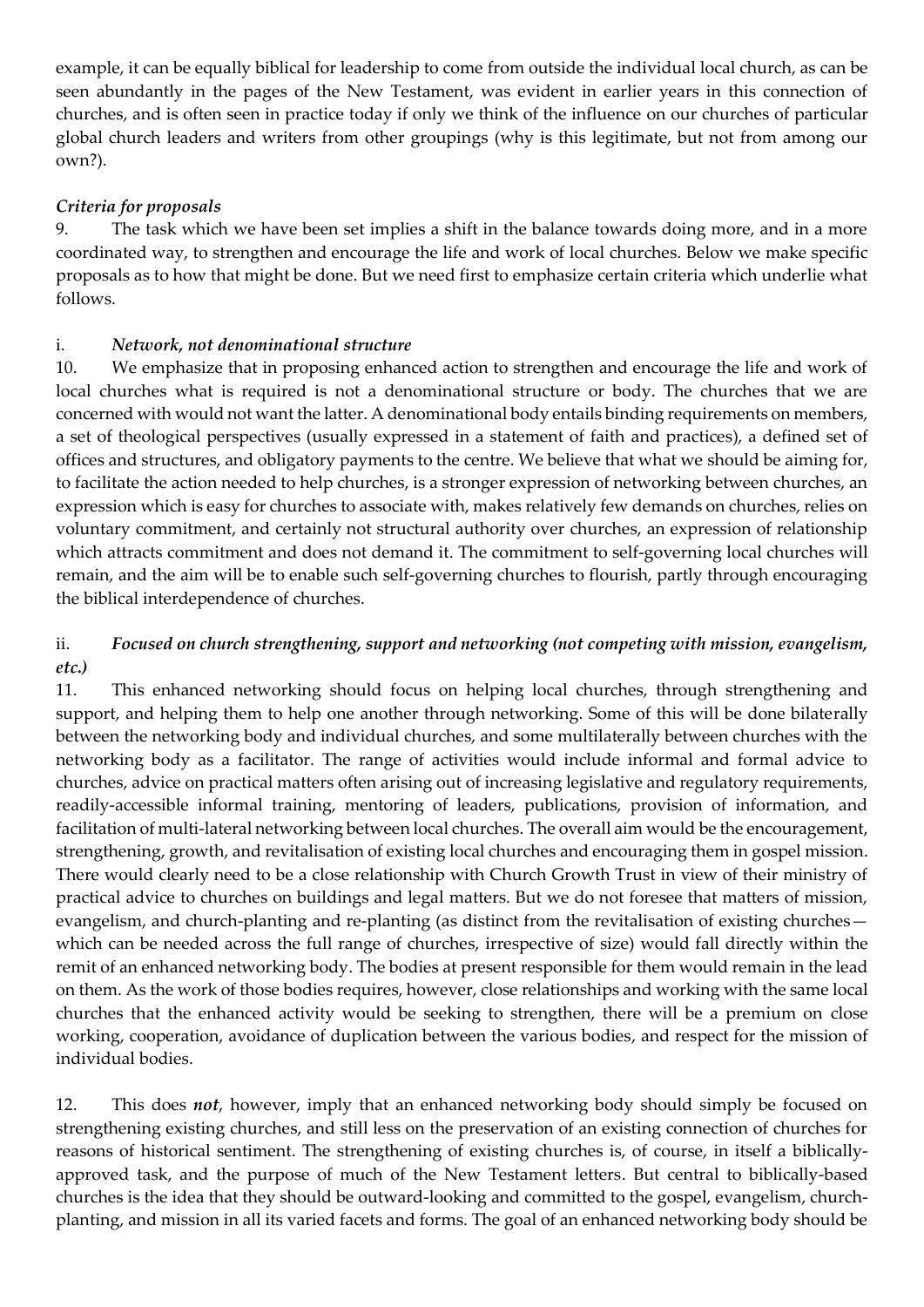to facilitate and see dynamic growth of churches, spiritually and numerically, and to help in inspiring them to power in gospel outreach and impact in their communities, as well as to support for gospel mission worldwide.

# iii. *Relational*

13. The emphasis of the activity should be not so much on organisation and structure (though there will have to be an enhanced entity, as we discuss below). The priority should rather be on building relationships with and between local churches, as the regional coordinators of Partnership are already trying to do, though without at present full coverage of the UK. A measure of success will be how effective an enhanced entity has been in strengthening these relationships

## iv. *Belonging, rather than formal membership*

14. In the same vein, the aim should be to encourage a sense of belonging and identification on the part of churches to and with this enhanced activity. The accent should be on committed partnership between churches and the enhanced entity, partnership between churches themselves, partnership with other support bodies, and partnership between those support bodies. Churches should not see the entity simply as a provider of services to them, though provision of services to churches will be a significant part of the mix. At present, Partnership has some 150 member-churches who make rather low annual minimum financial contributions in return for membership, though Partnership is trying to encourage member churches to see themselves not so much as receivers of benefits from being members, as partners in the activity and with each other. Whether an enhanced activity should have formal membership by churches is a matter that needs to be considered further. An alternative would be to invite churches to make voluntary donations rather than to levy membership fees. (See below—paragraph 23(d)—for a more extended discussion.)

## v. *Regional and local*

15. While there is a role for action at the national level (defined increasingly these days with respect to the four constituent areas of the UK) and there is an obvious place for national conferences as rallying points for the movement of churches, experience shows that encouragement, and particularly networking of local churches, needs to be done at the regional and especially at the local level. So, an enhanced activity needs to have representation on the ground at the regional and local levels, and needs to find volunteer organizers with whom those representatives can work if there is going to be effective local networking.

## vi. *Adequate resourcing*

16. If networking activity on the lines implied is going to be effective and successful, it has to be recognized that it requires adequate resource. It cannot be done, as it largely is at present, simply as in effect a voluntary adjunct to the responsibilities of people who are already overstretched by their work for existing bodies or churches if they are church leaders. Some of the steps which have been strongly pressed in discussion require dedicated personnel if they are implemented with speed, effectiveness and efficiency. This is not just a question of start-up action, but also of funding ongoing work to maintain effectiveness.

## vii. *Purpose*

17. Whatever the steps that are taken, the object is not the maintenance of existing parachurch bodies and ministries, not the maintenance of an existing connection of local churches, except as means to the much greater end of ensuring that Christ is at the centre of what is done, and of seeing him glorified, mission furthered, and the gospel proclaimed. The strengthening of a particular connection of existing churches is not an end in itself, except insofar as those churches are helped to be biblical churches, being and doing what biblical churches should be and do. It follows that the purpose is not to maintain an existing sect, but to further the biblical gospel in and through communities of believers who are themselves an expression of that gospel. It also follows that the enterprise should be open to all who share the purpose and are committed to the ethos, irrespective of their background, whether within the historic connection of churches or not.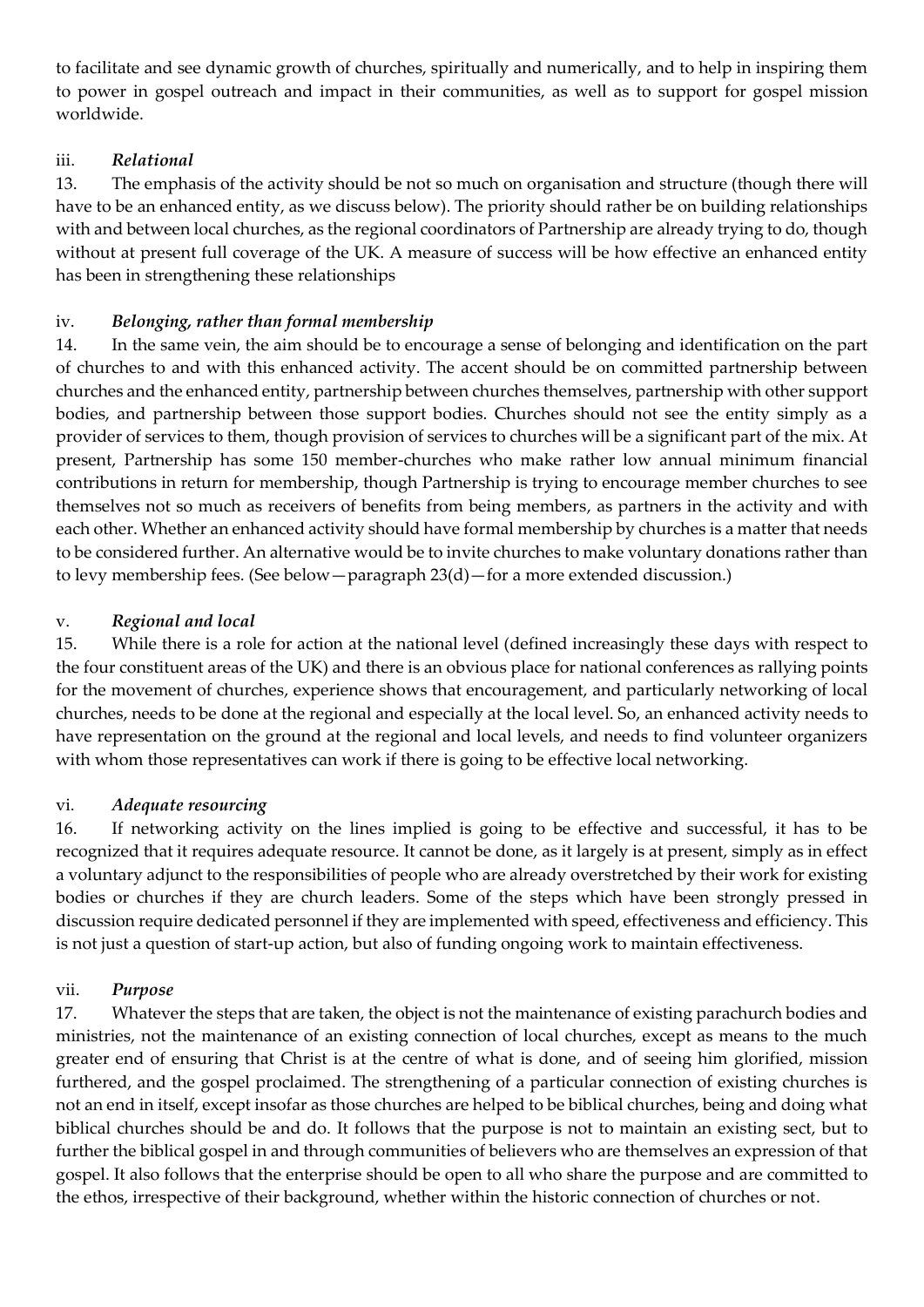#### viii. *Ethos and values*

17. This leads on the question of the church ethos and values that the enhanced activity would seek to foster and encourage, in line with Scripture. Consistent with the discussion to date, any statement about the character of the Church and churches should not be in the nature of a test to determine whether a particular local church can or cannot participate in and benefit from the network, but rather as one of the aspects of a 'standard' or expression of identity which local churches may choose to rally to. There is a number of formulations that can be drawn on: Partnership has long had a statement of ethos and values, not as test of orthodoxy but as an expression which churches can identify with in associating with Partnership and one another. Church Planting Initiative (CPI) had a statement describing the sort of church which it aimed to facilitate. And the transfer of responsibility to church planting from CPI to Counties and GLO has resulted in further thought being given to the question of the character of church which it is aimed to plant. An enhanced networking activity would be helped to have a statement of ethos and values along these lines with which local churches can identify. This is a matter for further consideration at a later stage in developing an enhanced networking activity.

#### *ix. Statement of faith*

18. It will be wise, too, if the enhanced body has a statement of faith to which its trustees must remain committed, to ensure that it retains its biblical ethos and commitments in the long term. Consistent with the open-heartedness referred to under *Purpose* above, and because of its clarity and biblical carefulness, we recommend that the current basis of faith of the Evangelical Alliance be the statement of faith of the enhanced networking activity proposed.

#### *x*. *Visible and effective leadership*

19. Lastly, to emphasize its great importance in the challenge which faces this body of churches, we come to the need to establish a cultural environment in which biblical spiritual leadership can flourish. The consultation discussion on 12 November emphasized the importance of more visible and representative leadership, coupled with vision and the need for a 'standard' to which local churches and leaders could rally. This point has at least two significant dimensions in the context of this report:

a. The enhanced networking activity will itself need clear inspirational spiritual leadership if it is to flourish and to attract local churches to partner with it. It will need both national figureheads who develop the national profile of the enhanced body and regional leaders who can *relationally* promote the effectiveness of enhanced networking on the ground in local areas. In this context, we note the leadership which Stephen McQuoid, Martin Erwin, and Giles Arnold have brought to the work of GLO, Counties and Church Growth Trust respectively. An enhanced networking body will need something similar.

b. But an enhanced organisation or body with inspirational leadership is not enough in itself: there needs to be a wider context in which individuals of spiritual calling can exercise an inter-church ministry of leadership. It will be necessary to identify individuals who can exercise this ministry, and then to encourage them in that ministry.

These points present a significant challenge of cultural and biblical understanding for this connection of churches because its tradition of plural decision-making has often worked to hamper the spiritual gift of leadership, to hobble it lest too much leadership be exercised too effectively with implications for the role of others.

## *Proposals for an enhanced networking body*

20. The question to which we now turn is *how best* to establish and encourage enhanced activity meeting these criteria. Here, there is a key question: would it be better to establish a new operation and shut down existing activities which would compete with it; or would it be better to build on existing activities which are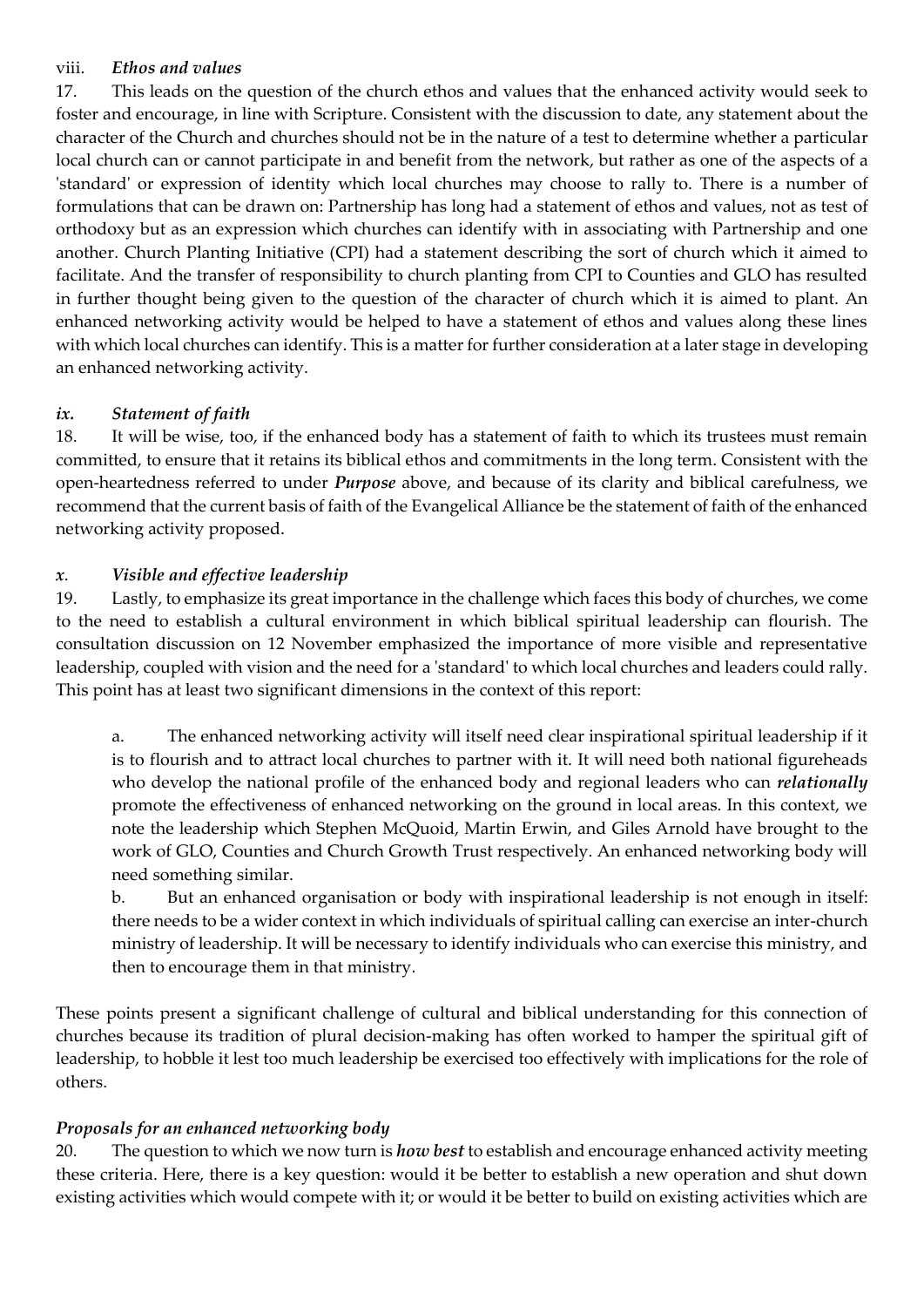relevant, altering and developing them (if necessary radically) so as to enable them to fulfil the purposes which have been outlined in consultative discussions and in this report?

#### 21. The *creation of a new body* does have some points in its favour:

- a. it would manifestly be a new start, a break with past efforts which all could see was intended to be a major new effort on behalf of the local churches which it was intended to serve
- b. it would be able to leave behind the weaknesses, real and perceived, of existing bodies and the way in which things have traditionally been done in terms of support of the churches in view
- c. it would be easier to give the necessary profile to the new initiative
- d. its strategy, policies and activities could be considered on a clean sheet
- e. it might be possible to consider more radical options than would present themselves in building on an existing activity, such as, for example, amalgamating the activities of Counties, Church Growth Trust, and Partnership in a completely new body.
- 22. There are good reasons, however, to avoid having to create a new body if at all possible:
	- a. it has been a questionable habit of this connection of churches to allow new bodies and initiatives to proliferate without first asking whether an existing body or bodies could as well undertake the particular task; the result has been confusion and competition, and governance burden and overstretch in relation to a questionably-large group of bodies
	- b. there is a real risk of simply creating a new body in an already overpopulated field, thus adding to complexity and confusion, and reducing the effectiveness of the new body
	- c. there are bodies which have for many years been networking with and supporting churches, notably Partnership; if the aim is to strengthen networking, there is no room for two or more bodies competing for the attention of the same body of churches. If a new body were created or another existing body were to undertake it, Partnership would have to close and that risks losing all the links, member churches, and expertise in networking and supporting churches that Partnership has
	- d. the work needed to design and register a new body from scratch, and ensure smooth transition from existing bodies, is considerable.

23. *Building on existing work.* The challenges in relation to this choice are more in the area of perception than reality. In our opinion, and we believe that of others as well, the wiser approach is to build an enhanced networking activity on the very valuable base and experience which Partnership offers. This should ensure that Partnership's legacy passes over smoothly into the enhanced activity. But partly because of extra responsibilities that the enhanced activity would have, and partly to allay fears which result from negative perceptions of Partnership's work and personnel in the past, there would, in building on Partnership as a base, need to be some important changes and developments, including,

a. *Trusteeship would need to be revised and reconstructed* to make it more representative both of other key support bodies and of local churches. Partnership has already made a start on this: for some time, a key member of its board has also been a trustee of Church Growth Trust, and more recently Counties and GLO have each been asked to suggest individuals who can be elected as trustees of Partnership. This process would need to become more formalized, by identifying which bodies should be asked to suggest, or even nominate, trustees and for what term, though it must be recognized that under law and regulation, trustees must act, qua trustees, solely in the best interests of the body of which they are trustees—while they may perhaps consult with their nominating bodies, they cannot be mandated by them. We also assume that a body whose role is networking of local churches *should have on its board a preponderance of trustees who are representative of local churches*. In the process of revising the constitution of Partnership (see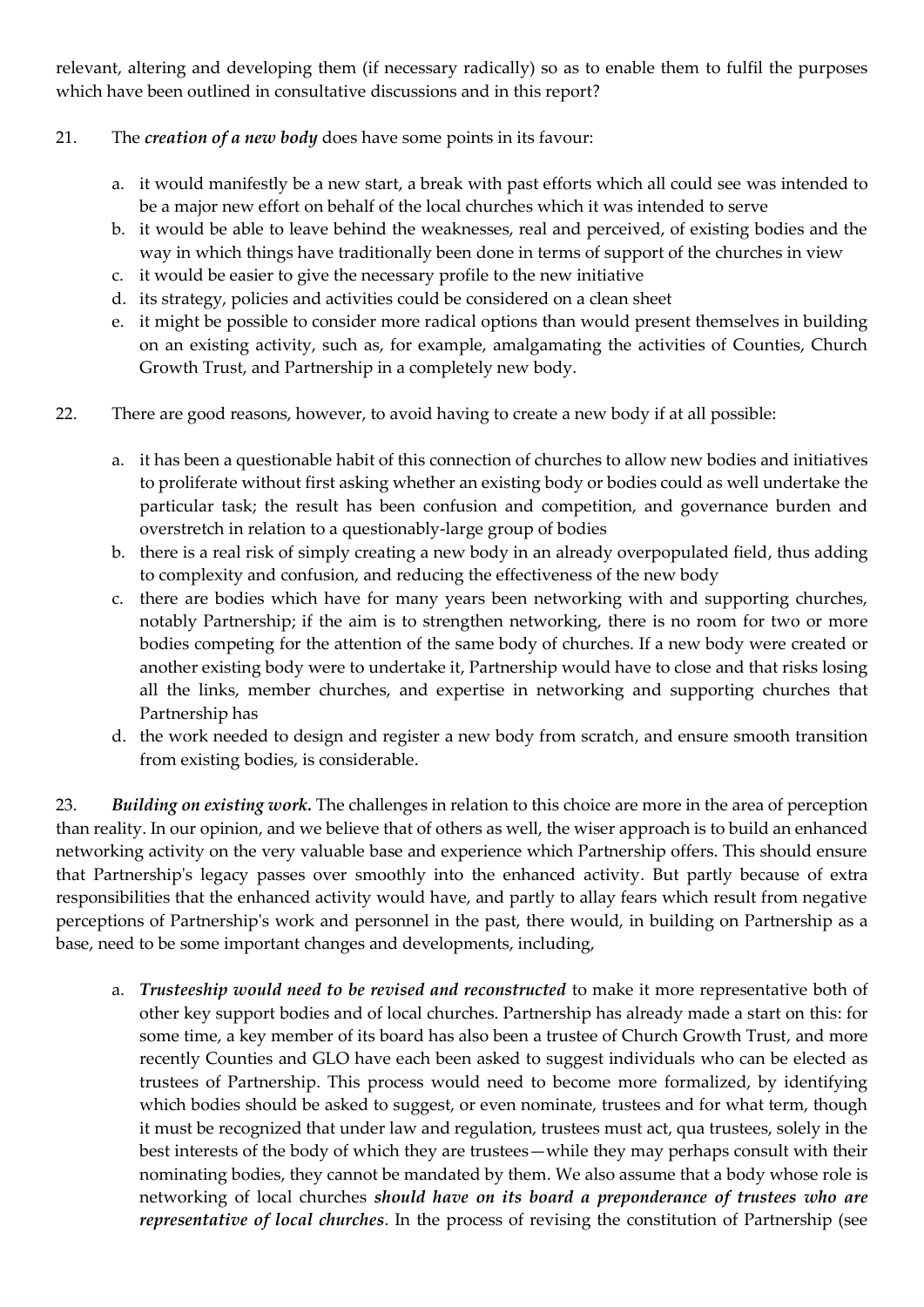para. 21 below), it would be necessary to decide how many trustees representing local churches there should be, how many nominated by other support bodies, and how many independent. Procedures will need to be devised for selecting the trustees of each class.

- b. While executive staff must act under the leadership and responsibility of the trustees, it is important that *the key executive staff of the enhanced networking body should be adequate in number and expertise for the task, should give profile to the body and its work, and, together with key trustees, give public leadership to the body under God* as emphasized in paragraph 19 above. It will be important to identify two or three people among the trustees and staff who have the gifts and spiritual reputation to give high-profile leadership to the body and its work, and therefore to the wider movement of churches. These individuals will need to be given the time and space to develop that ministry of leadership, which means that they must be underpinned by others who can provide the high-level administration and governance that will also be essential to building the reputation and ministry of the body.
- c. *The body needs to be defined by*, and act within and in pursuit of, *a statement of ethos and values* on the lines discussed in paragraph 17 above.
- d. *Member churches?* A key question, as already touched on, will be whether churches in particular should formally be invited to be members of the enhanced networking body. This has theological, practical, and financial dimensions:
	- i. theological because of the commitment of the movement to the independence of the local church, and belief by some that churches cannot and should not be members of anything other than the universal Church;
	- ii. practical because an enhanced body would need maximum commitment and identification from as many churches as possible, and formal membership may be an obstacle to that; and
	- iii. financial because the body's resources will need to come from somewhere, including the beneficiary churches.

Partnership has a formal membership of at present some 150+ churches; but it works closely with as many more, but who don't think that they should commit themselves to formal membership and who don't think that Partnership needs financial support from them. There may be wisdom here from practice in Australia and New Zealand. In Australia, the greater proportion of CCCAust's funding comes from key support agencies, and churches were told that they would be treated as members unless they actively said that they did not wish to be members (few opted out, in fact), but that member churches had only to consider whether they would make voluntary donations to CCCAust rather than pay compulsory membership fees. In New Zealand, funding of CCCNZ is largely from charitable foundations.

e. The *resources available to the enhanced body would need to be significantly increased*, to enable it effectively to fulfil the expanded role which we envisage for it; this is so with respect to support for regional and local networking of churches, and bilateral support of individual churches, through what Partnership currently terms 'regional coordinators'. The existing coordinators need to be able to spend more time on what they are doing, and there are areas of England and Wales which are not supported by coordinators at all. Extra resource is also needed at the centre, to strengthen capacity to maintain a more effective website covering not only the work of the enhanced body, but also work across the movement as a whole, as a channel to steer website visitors towards the other support bodies which can potentially help them (see below, for more discussion of improved websites). It is not to be expected that key funders will do more than meet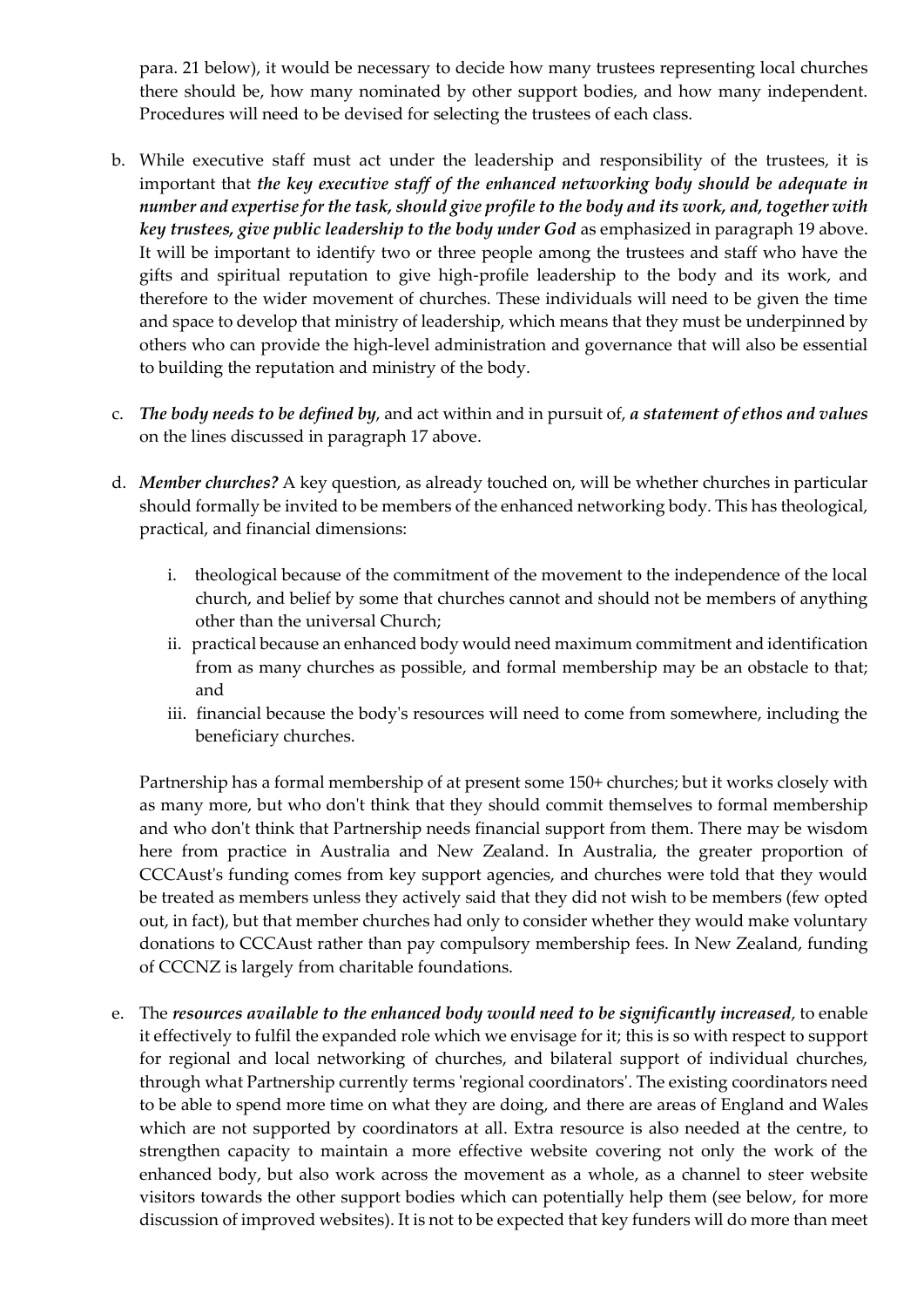a maximum of 50% of the funding requirements of the body. Movement in the directions proposed in this report mean that churches and individuals across the movement need to see under God the need to provide significant additional funds if the proposals in this report are to be implemented effectively. Detailed budgetting needs to be done, but, if the expenditure of similar bodies in other countries are any guide, a budget of £250,000 a year could easily be required, compared with the current expenditure of Partnership of around £80,000 a year.

f. *Thorough rebranding and new name.* The enhanced body should have a thorough rebranding, including an appropriate new name. (While there is much to be said biblically and practically for the term, 'partnership', to describe a networking body of the type envisaged, its association with the existing organisation, and the need for others to perceive that a step-change is being made, suggest that the continuation of the name is not desirable.)

24. *Legal vehicle.* The legal vehicle of Partnership is a charitable company limited by guarantee (CLG), registered by the Charity Commission of England and Wales. The matter will have to be reviewed, and it is not an excessively-demanding task to replace Partnership's existing CLG with a Charitable Incorporated Organisation (as distinct from creating a completely new body as discussed in paragraphs 21 and 22 above). If the existing CLG were kept, its objects clause in the memorandum of association is not likely to require amendment for the purposes of the enhanced body, and more generally the legal vehicle is in principle suitable for use by the enhanced body (it is not essential to substitute a Charitable Incorporated Organisation (CIO) as a CLG already provides all the significant benefits of the CIO, and the disadvantages of a CLG compared with a CIO are trivial). The recommendations in paragraph 23 will require some significant detailed changes to the memorandum and articles (mainly to the latter), but all are within the power of the company to decide without reference to the Charity Commission. It has been Partnership's position for more than a decade that it has been prepared to facilitate changes needed to ensure that a better body to serve the movement emerges, and the proposals made in this report are highly likely to have the support of the present Partnership board and company of legal members. Once the policy is agreed, appropriate changes to the Partnership memorandum and articles would need to be devised, but the Partnership board and company can be expected to facilitate their adoption at the appropriate moment.

25. *Main responsibilities.* We can turn now to noting, for the avoidance of doubt, the main responsibilities proposed for an enhanced networking body, and to four points on which further discussion is likely to be necessary. In summary, the main responsibilities which we see for the enhanced body are as follows:

- 1. *Encouraging networking* between local churches, and between key leaders of local churches (both full-time and bivocational). This requires both the deepening of existing networking activity in the main geographical areas in which Partnership has been working, and the extension of networking into areas where Partnership has not been operating so far, or where its activities have for the moment petered out. The purpose would be not only mutual learning, but mutual encouragement and inspiration of one another, and the opportunity to receive inspiration and leadership from the enhanced body itself. And the focus would be not only the strengthening of local churches in themselves, but encouraging them in gospel evangelism and mission, so as to be instruments in the expansion of the work of Christ.
- 2. *Supporting and encouraging individual local churches* in a number of ways, including:
	- a. *Informal bilateral contact* with local church leaders on a regular basis to discuss matters for praise, challenges, needs, and for prayer
	- b. *More formal strategic review and advice* to churches through health checks and more long-term consultancy to ensure effective implementation of proposals where agreed
	- c. *Assisting with searches for church staff*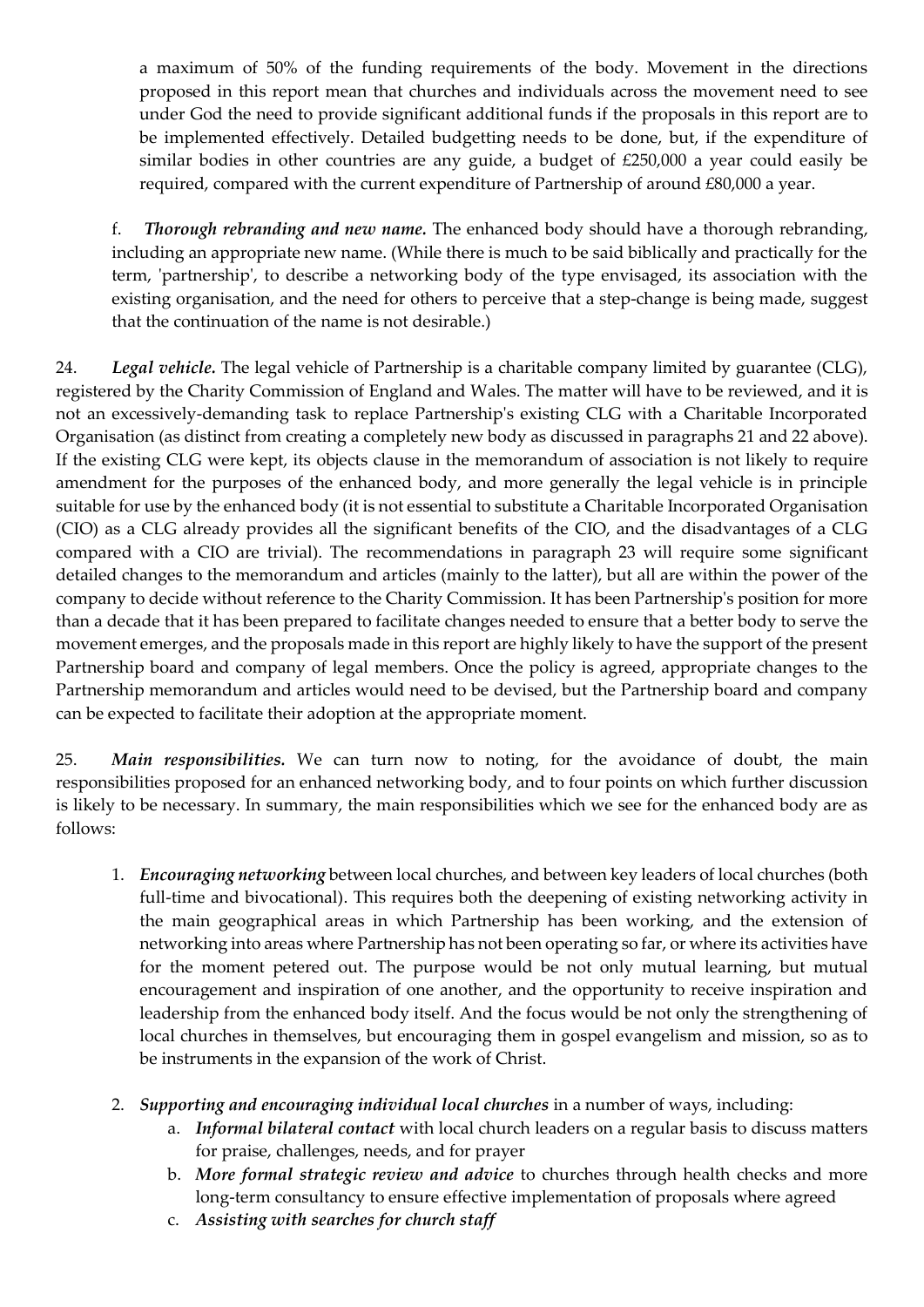- d. *Mentoring and coaching of key leaders*
- e. *Moderation in moments of local church crisis* (where invited by the church, of course)
- f. *Practical advice to local churches* on a range of detailed matters from finance and tax; through constitutional, trust and trusteeship matters; health and safety; safeguarding of children, vulnerable adults and, now, all associated with the charity; employment matters; and the impact of government legislation and regulation across the board. This will not always, perhaps not often, entail the enhanced body itself giving the advice: frequently, it will be a question of being a first point of contact, steering the local church to other bodies within our network, or, if necessary, to other evangelical bodies which are equipped to give specialist advice. Often, such advice or links would be made available electronically via the networking body's website.

Again, the underlying purpose would be not only to strengthen and revitalise them in themselves, but to encourage them in gospel evangelism and mission.

- 3. *Advising on and supporting revitalistion (as distinct from replanting) of individual local churches* (again by invitation)
- 4. *Informal, accessible, short-form training* for local church leaders and others active in our fellowships, often provided in individual local churches, or as an aspect of the networking of groups of local churches; frequently, this would be done in cooperation with other training providers within our circles.
- 5. *Research and guidance* to help churches to be aware of the wider cultural environment in which they are situated and also to be aware of the trends and future events, thus to be assisted in their work. Few local churches have the capacity to provide this, but it can come from the pooled expertise of a network.
- 6. *Publications.* The outcome of research and guidance needs to be made available, as well as providing material which alerts church leaders to matters which they ought to be thinking about and which is useful in training. Publications can be in print form or electronic, and they range from books, through articles and papers, to briefing notes and website contents. While much valuable material is available from a variety of evangelical sources, there is a continuing need for publications which address questions which arise within the tradition of this particular group of churches.
- 7. *Promotion.* There would be a need for the body to do more than Partnership has done to promote itself, its work, and services (see paragraph 27(viii) below).

26. *Matters for further discussion and decision.* Notwithstanding the development of an enhanced body charged with supporting and networking churches, it needs to be recognized that there are areas in which, even after a transitional period (see below), key bodies need to continue to cooperate and in which they would also need to cooperate with the enhanced body. Four particular areas to which we would draw attention, because of the need to articulate their relationship with the enhanced body, are:

a. *Training.* If the enhanced body is to be able effectively to support, encourage, and assist in revitalising individual local churches, it should be recognized that part of its stock-in-trade must be *informal* training; there is also an important link between local networking of churches and training, because often the content of networking is in effect informal training on key and live issues which are confronting local churches. But Counties, GLO, and Church Growth Trust, all have interests in training the personnel of local churches; GLO has Tilsley College and its local Joshua courses; Counties has recently appointed a Training Officer. There are therefore ongoing matters which need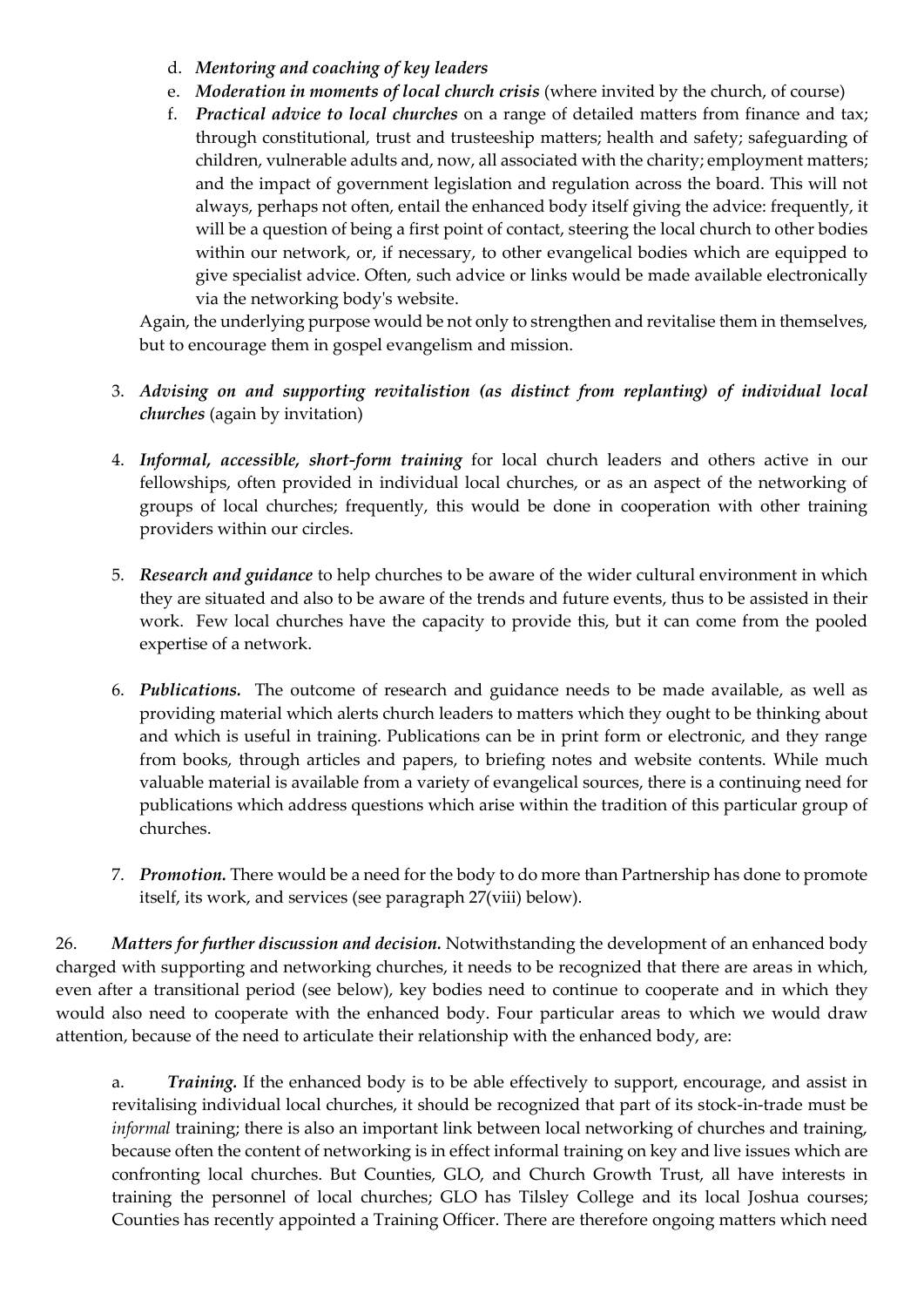to be managed and coordinated, even if there is an enhanced networking body. The relationship of Enable Training to the enhanced body needs to be considered as well: it may be that Enable Training should see itself as reporting regularly to the enhanced body as well as to its current constituents, or, preferably in our view, that it should be seen as coming under the umbrella of the enhanced body or seen as more clearly related to Tilsley College as the preferred training body for this group of churches.

b. *One-stop website.* The beginnings of a website communicating about the various bodies supporting the work of local churches have developed under the auspices of Church Support Network (churchsupportnetwork.uk). This is now being revised to take account of changes which have taken place since 2015 when the current texts were agreed. Subsequent discussions in the Church Support Network group have suggested a number of ways in which the website could be developed so as to make it a more valuable tool underpinning the goals which were agreed at the local church consultation on 12 November 2018. There is question whether this website should remain under the auspices of Church Support Network since it aims to present information about all the various bodies represented in or connected with Church Support Network, or whether it should become the practical responsibility of the enhanced networking body. The case for the latter is that the enhanced networking body will have a day-to-day administrative existence. An effective website of the type envisaged needs constant editorial attention to ensure that it is live and up to date. This requires resources which are more likely to be available in the enhanced networking body than they are likely to be in and through Church Support Network, given its informal and skeleton character.

c. *Living the Passion Conference.* One of the key developments of the past 15 years has been the Living the Passion conferences. These were initially proposed by Partnership, as a rallying-point for the network of churches, but from the beginning they were organized as a cooperative venture between key support bodies. The conferences are effectively achieving the original objectives, and Living the Passion is now spreading its cloak over regional conferences with similar aims. The question is whether, because its importance as a rallying-point, it should be seen as operating under the umbrella of the enhanced networking body. If so, there is a question whether the organising committee needs to be representative of the current bodies or whether an appropriate committee, selected according to the skills that they could bring to the organisation of conferences, would be appointed by the enhanced body, with the other bodies still committing themselves to support Living the Passion.

d. *Church Growth Trust (CGT).* Partnership and CGT have similar missions to each other, in the sense that both are focused on helping local churches. To the extent that CGT's work is focused on church buildings, it is complementary to the work of Partnership, which has never sought to help churches in that area. But in recent years, CGT's work has expanded to include strategic advice to churches as that often arises naturally as the backdrop to rational discussion about buildings, and advice on aspects of church life which are connected with buildings but go into the day-to-day operations of churches (trust and trusteeship matters, health and safety, food hygiene, signage, etc). Partnership's members often turn to Partnership for advice on such matters as well. An enhanced networking activity will need at least to maintain the close links, and sometimes joint working, which CGT and Partnership have between them at present. The question of merger will need to be thought about eventually, in our view.

27. *Geographical coverage of enhanced body.* There is also an important question to be considered about the geographical ambit of the enhanced body. Partnership is a UK body and it has both individual members and member churches located in all four home countries, including 10 or so in Scotland; (it also has member churches outside the UK, though not in the Republic of Ireland). But, separate from Partnership, local networking of church leaders in particular has developed in Scotland (separately in South and West Scotland,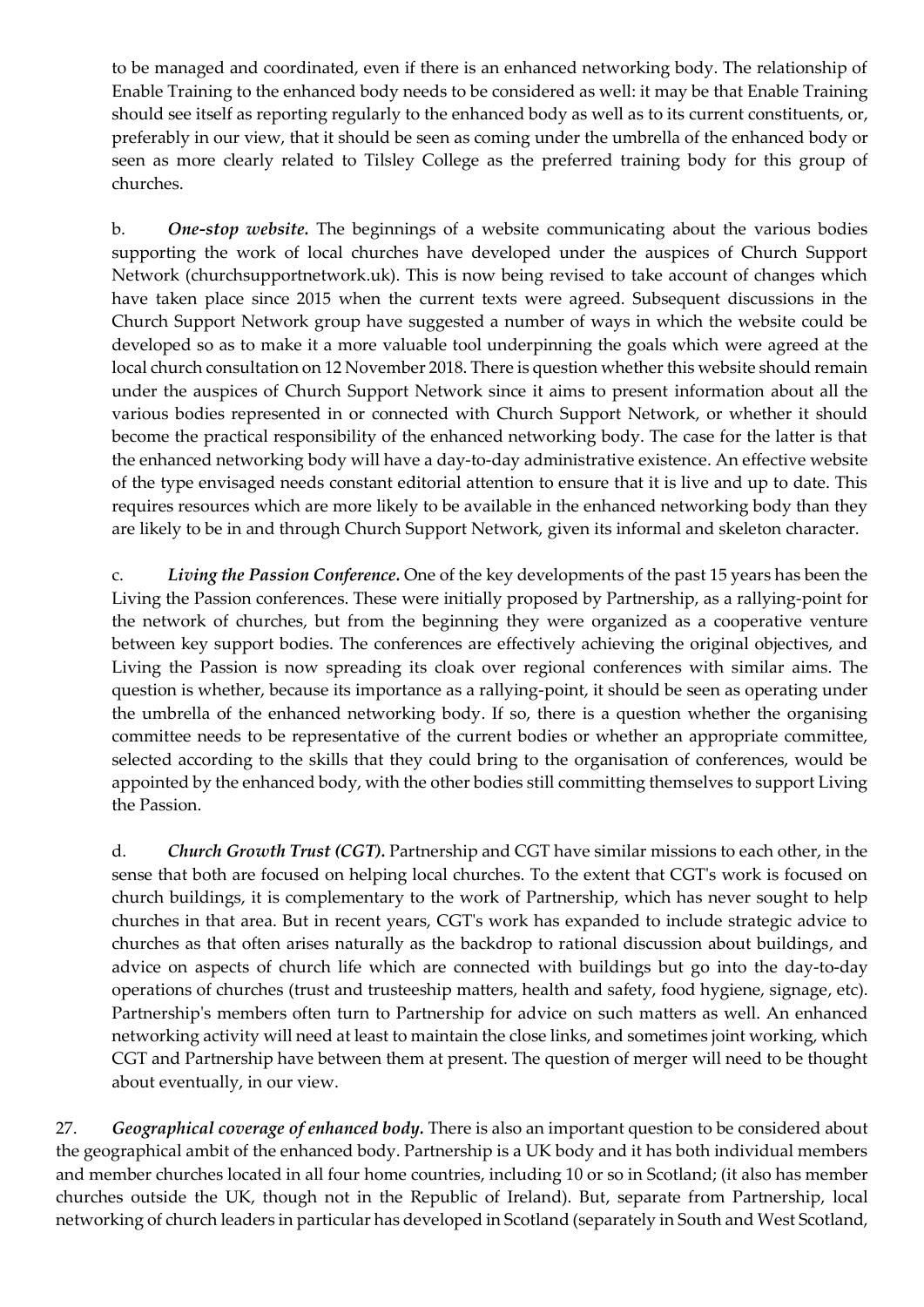and East and North of Scotland), and in Ireland in the form of LEAD (drawing involvement on an all-Ireland basis). 1 In the light of this, the question is whether the local church networking groups in Scotland and Ireland would wish to see themselves as part of the enhanced body discussed in this report. This is principally a matter for those groups. Behind the matter lies questions of whether the link would be welcomed in Scotland and Ireland, and whether the enhanced body would be more effective as an England and Wales body, as a UK body, or even as an Atlantic Islands body. These seem to us to be matters for further consultation by appropriate means. However, our view is that the enhanced body should be a UK, if not Atlantic Islands, body<sup>2</sup> , if possible.

## *Transition and timescale*

29. *Consultation.* The report is to the group of local church leaders (mainly of larger churches) which commissioned us and there will be consultation with them about it. But there needs to be adequate consultation

a. with the wide range of local churches which, it is hoped, would benefit from what is proposed and with the key support bodies which would be affected. There are in February and March 2019 to be regional consultations which are being organised by Partnership across Great Britain. They are immediately for Partnership member churches, but invitations are going to other churches, and the meetings are open to anyone who wishes to attend. Partnership is intending to use these meetings in part to consult about the proposals in this report. The intention is that a summary report of what is said about our proposals will be produced for use by us and others.

b. with the support bodies which have an interest in our proposals, principally Counties, GLO, Church Growth Trust and Partnership, but also Church Support Network and other individual bodies. Particularly the bodies principally concerned will need enthusiastically to support the proposals, and would need to continue with deeper cooperation between themselves and with the enhanced body (see paragraph 33 below).

30. The report should be considered, we suggest, at a consultation in April or May with the local church leaders who were invited to the consultation on 12 November 2018 once a summary of the consultations referred to in paragraph 29(a) is available.

31. If, as a result of these consultations, it is agreed in principle that an enhanced networking body is desirable better to serve this body of churches, and that the preferable course is to build on and develop from what Partnership has already achieved, a process of change needs to be undertaken as urgently as possible.

## 32. The *key implementation steps* would be:

**.** 

- i. Decide on the revised structure of the Partnership board of trustees, and begin the process of moving towards appointments both of representatives of local churches and of key support bodies
- ii. Prepare changes to the memorandum and articles of Partnership (UK) Ltd which are consistent with, and would facilitate and give effect to, the proposals agreed as result of further consultation on this report and proposals
- iii. Decide on a new name and branding for the revised body, and agree both these and any further detailed changes to the memorandum and articles that follow from the name change; notify Companies House and the Charity Commission, as necessary

<sup>&</sup>lt;sup>1</sup> In the 1990s, Partnership did not attempt to operate in Scotland, where there was a separate body known as Interface which merged with Partnership in about 2000 at the suggestion of the Interface committee.

<sup>2</sup> In this context, we note that the trustees of Stewards Company Ltd are drawn from the UK and the Republic of Ireland.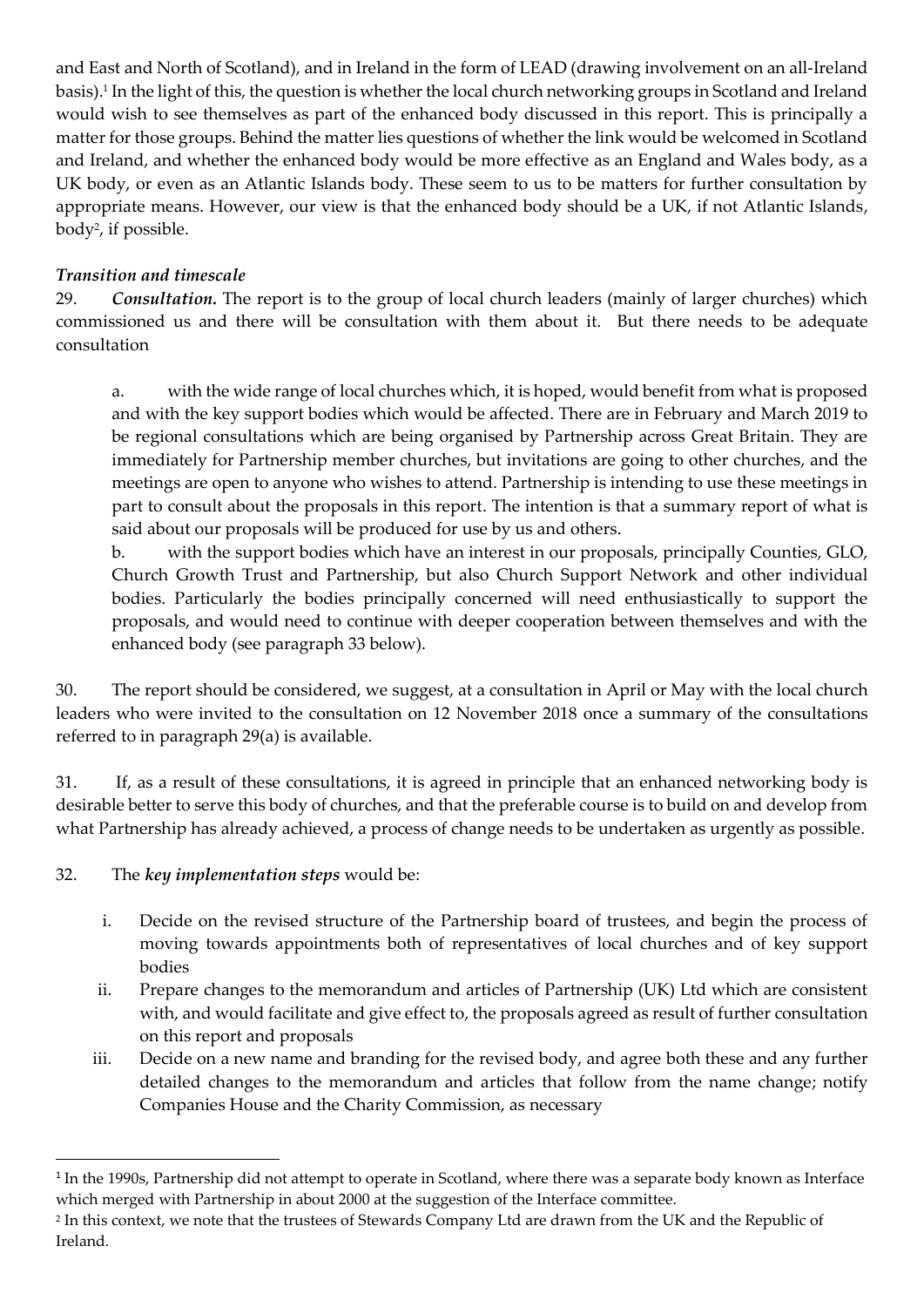- iv. Agree revised mission, ethos and values statement(s) and agree the adoption of Evangelical Alliance's statement of faith (the memorandum and articles of Partnership (UK) Ltd already include it)
- v. Identify key personnel at board and staff level to carry forward the changed and expanded role proposed
- vi. Identify subjects and geographical areas in which either Partnership's existing work needs to be radically developed or which will in effect be new in comparison with what Partnership has been doing; produce and implement plans, with timetables, for the development of these areas
- vii. Consider the budgetary and funding implications of (ii) (vii) above so as to ensure that the enhanced body is adequately resourced for its enlarged mission, bearing in mind that ultimately mission has to be tailored to the resource cloth.
- viii. At the appropriate moment, undertake a major marketing and promotion effort to launch the revised body among the constituency it is intended to serve. This would be likely to include the production of new magazine for the body, the aim of which would be, in contrast to both *Perspectives* and Partnership's monthly emailing, the promotion of the body and communication about its work. This would be an ongoing requirement.

33. *Communication and transparency.* In the consultation phase, in further detailed planning, and in the implementation phases, there would need to be intensive and effective communication and publicity about the proposals, and explanation of them, each item of communication being geared to the particular audience.

34. *Timescale.* The volume of detailed work entailed in the steps suggested in paragraph 32 should not be underestimated. While this is being done, there is scope for continued and deepened cooperation between the key bodies, including with Partnership. But there are reasons why the implementation period should be neither delayed nor prolonged. If the changes discussed in the consultation on 12 November 2018 and detailed in this report are worthwhile and necessary, they ought to be implemented as soon as may be. Unnecessary delay should also be avoided for the sake of Partnership: while our proposals would build on Partnership as a going-concern, they would involve many changes and the translation of Partnership into a different body with a different name. A lengthy period before they begin to be implemented would be bound to be a period of marking time, sapping initiative in Partnership in a way which would be highly undesirable. It is important that in the transitional period, Partnership should be able to conduct itself in a positive way which takes account of the intended direction of travel, so that the new arrangements can be introduced with sustained and growing momentum. If the transitional period is too long, and does not begin promptly, momentum will very likely be lost. It is important that the legacy of Partnership's work to date should be passed on to the enhanced body, rather than that it should run down in a long transitional period. Our hope would be that the revised body could launched in the autumn of 2019.

35. *Continuing cooperation of key support bodies.* We emphasize that the enhanced role proposed for a networking body does not envisage the supersession of bodies such as Counties and GLO, or the transfer of their work to the enhanced body. They need vigorously to seek to expand what they are doing in their different spheres. Deepened cooperation and improved coordination between these bodies, including with the enhanced networking body, needs to continue vigorously. Duplication of effort between the various bodies needs to be avoided. They need to take care that new initiatives do not duplicate what others are already doing, or are not what another of the bodies should properly be doing. All need to remember the adage that to identify a need does not necessarily constitute a call to meet that need. Given the continued existence of a number of weighty support bodies cooperating together, an element of self-denying ordinance, prior consultation, and a policy of 'no-surprises', are going to be necessary if trust and mutual affirmation between them are not to be impaired. Vigorous effort to deepen co-operation and joint working needs to continue, though in the longer term, as we have noted, Counties, Church Growth Trust and the enhanced body that we propose will need to consider whether and at what point more structural integration is desirable in the interests of a more effective service to the churches.